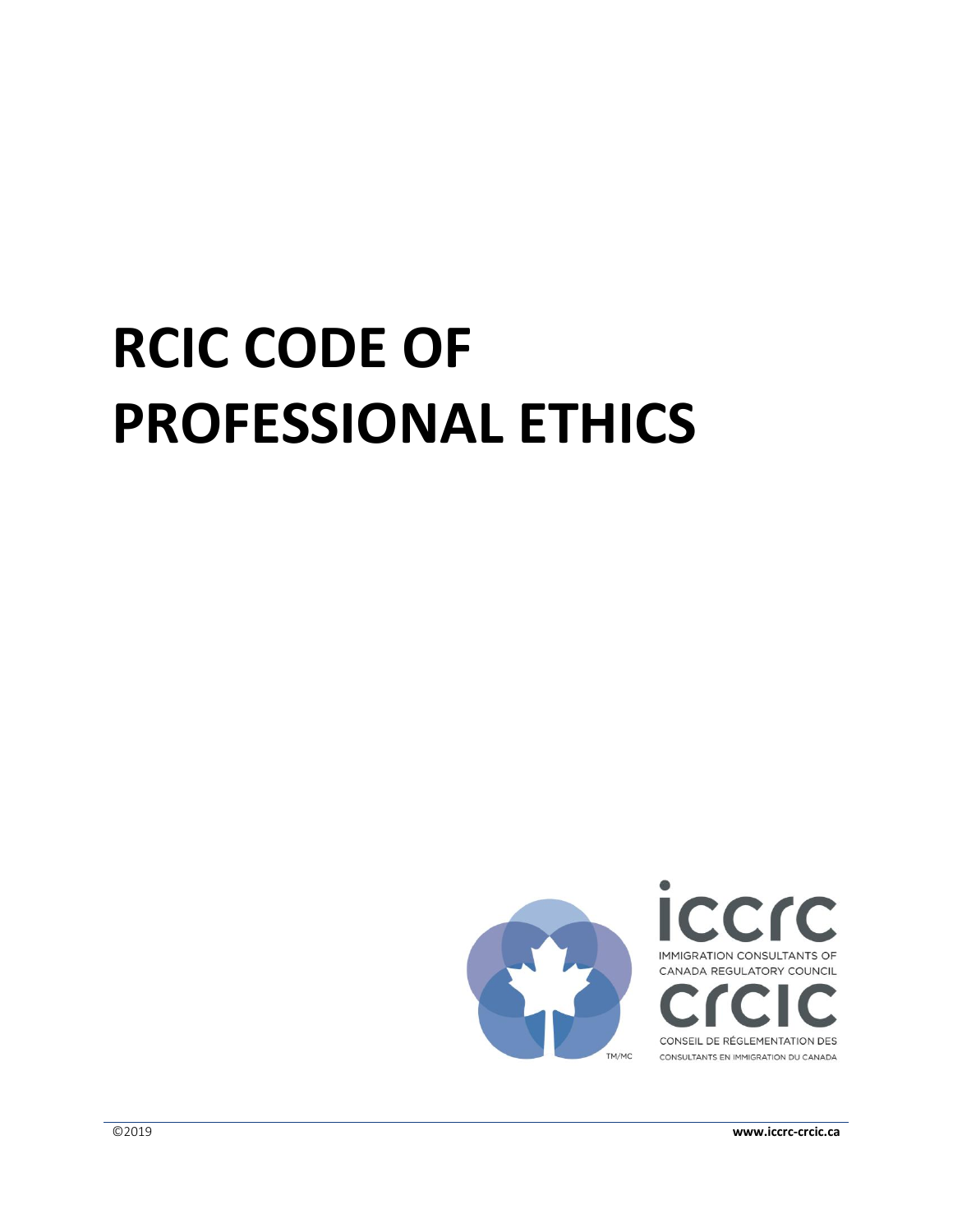**Version:** 2019-001 **Approved Board of Directors:** February 1, 2019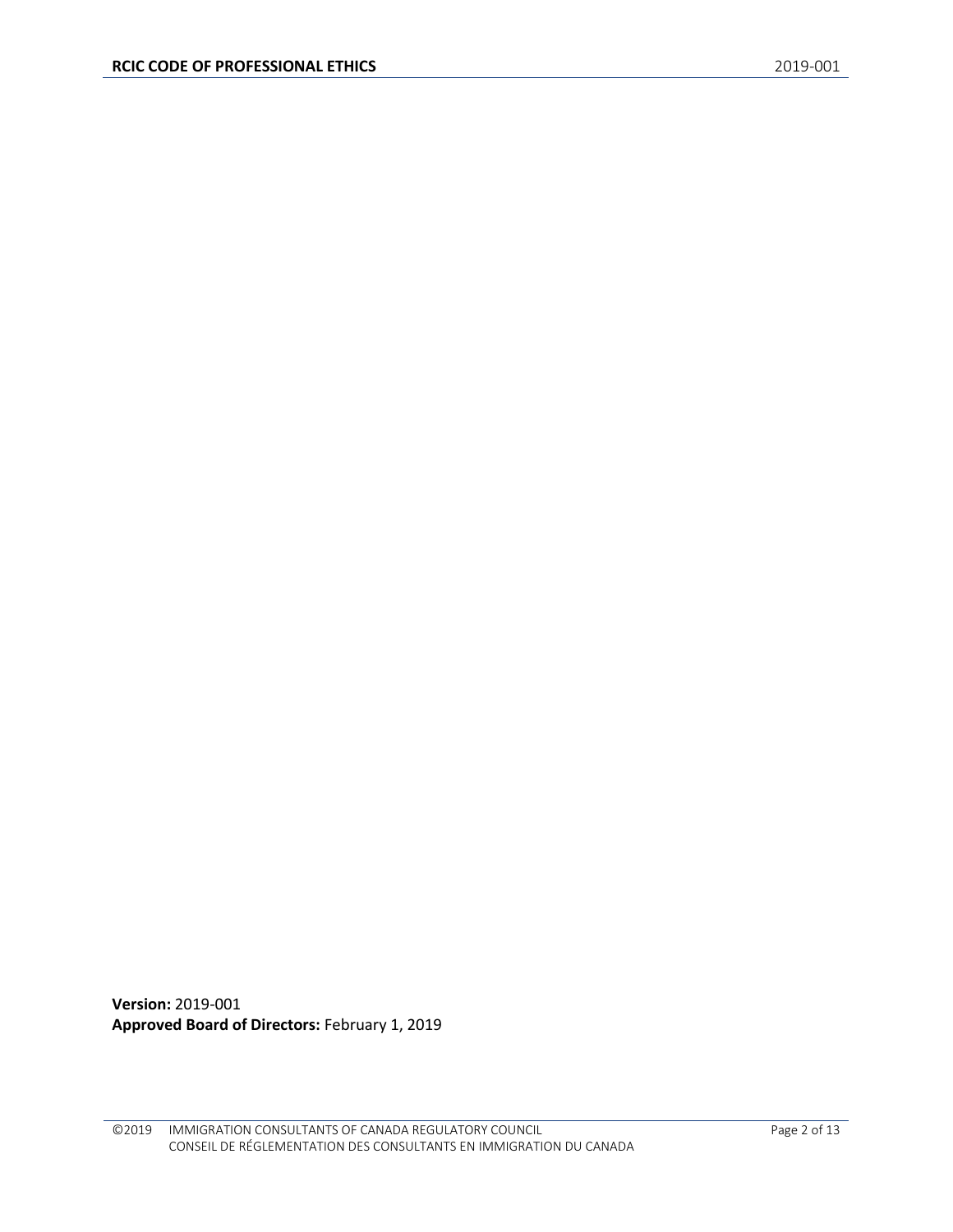# **Table of Contents**

| 1.1               |  |  |  |
|-------------------|--|--|--|
| 1.2               |  |  |  |
|                   |  |  |  |
|                   |  |  |  |
| 2.1               |  |  |  |
| 2.2               |  |  |  |
| ARTICLE 3.        |  |  |  |
| 3.1               |  |  |  |
|                   |  |  |  |
| 4.1               |  |  |  |
| 4.2               |  |  |  |
| 4.3               |  |  |  |
| <b>ARTICLE 5.</b> |  |  |  |
| 5.1               |  |  |  |
| 5.2               |  |  |  |
| 5.3               |  |  |  |
| ARTICLE 6.        |  |  |  |
| 6.1               |  |  |  |
| 6.2               |  |  |  |
| 6.3               |  |  |  |
|                   |  |  |  |
| 7.1               |  |  |  |
| 7.2               |  |  |  |
| ARTICLE 8.        |  |  |  |
| 8.1               |  |  |  |
| 8.2               |  |  |  |
| 8.3               |  |  |  |
| 8.4               |  |  |  |
| 8.5               |  |  |  |
| 8.6               |  |  |  |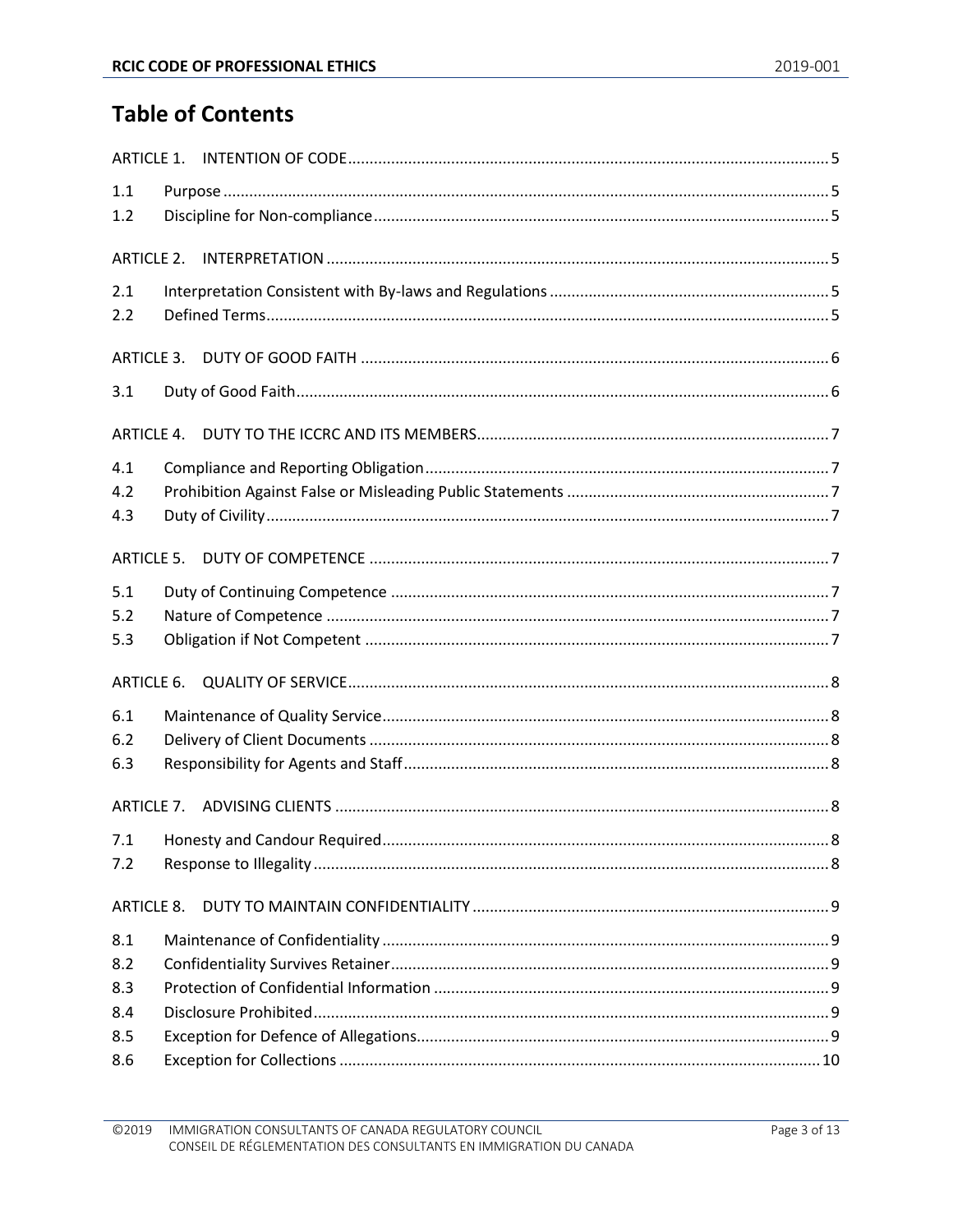| 9.1  |                                                                                          |  |  |  |  |
|------|------------------------------------------------------------------------------------------|--|--|--|--|
|      |                                                                                          |  |  |  |  |
| 10.1 |                                                                                          |  |  |  |  |
|      |                                                                                          |  |  |  |  |
| 11.1 |                                                                                          |  |  |  |  |
| 11.2 |                                                                                          |  |  |  |  |
| 11.3 |                                                                                          |  |  |  |  |
| 11.4 |                                                                                          |  |  |  |  |
| 11.5 |                                                                                          |  |  |  |  |
|      |                                                                                          |  |  |  |  |
| 12.1 |                                                                                          |  |  |  |  |
| 12.2 |                                                                                          |  |  |  |  |
| 12.3 |                                                                                          |  |  |  |  |
|      |                                                                                          |  |  |  |  |
| 13.1 |                                                                                          |  |  |  |  |
| 13.2 | Required Action upon Discovery of Something that May be Damaging to a Client 12          |  |  |  |  |
|      |                                                                                          |  |  |  |  |
| 14.1 |                                                                                          |  |  |  |  |
| 14.2 |                                                                                          |  |  |  |  |
| 14.3 |                                                                                          |  |  |  |  |
|      | ARTICLE 15. ADDITIONAL RESPONSIBILITY OF MEMBERS PRACTISING IN THE PROVINCE OF QUÉBEC 13 |  |  |  |  |
| 15.1 |                                                                                          |  |  |  |  |
| 15.2 |                                                                                          |  |  |  |  |
| 15.3 |                                                                                          |  |  |  |  |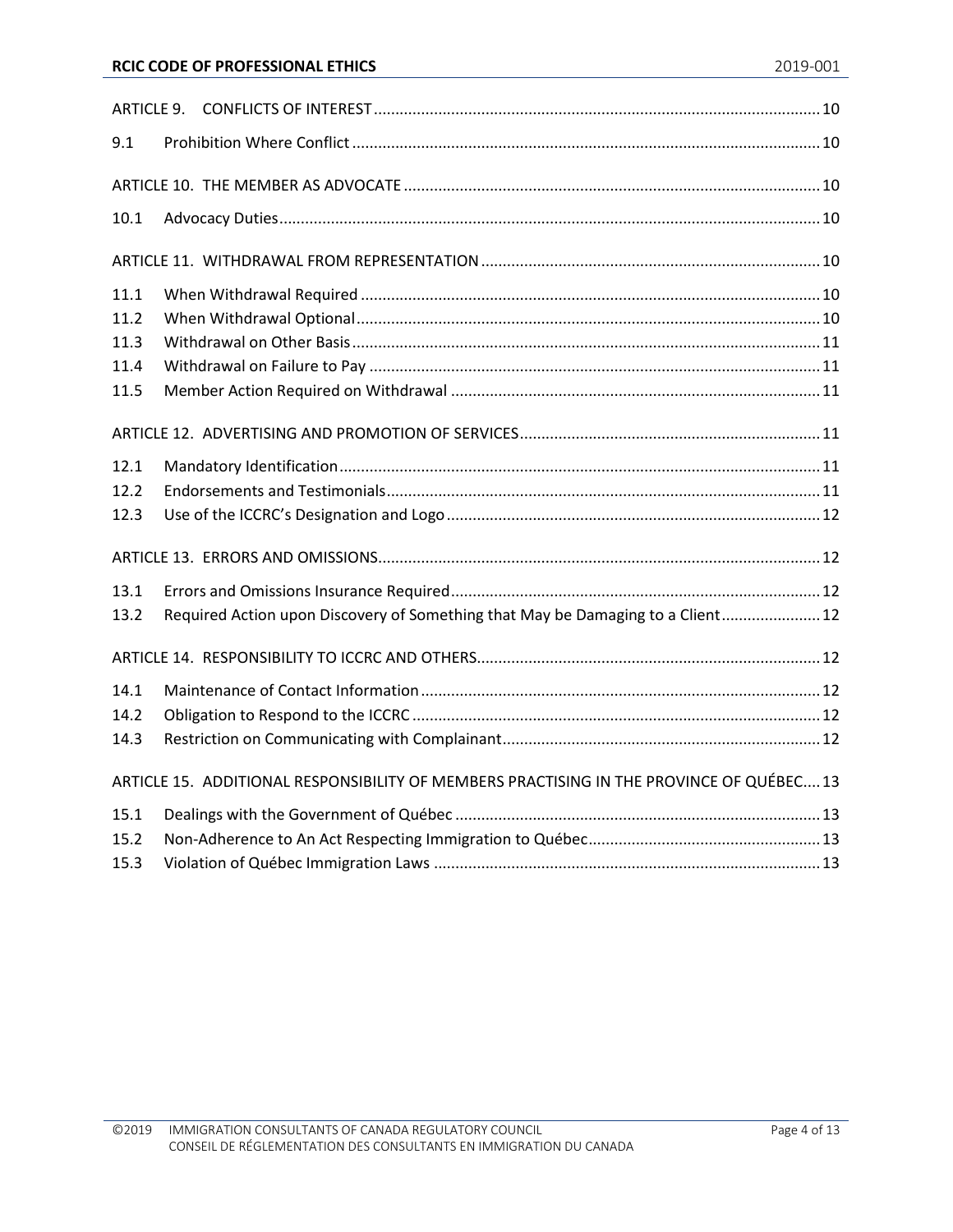#### <span id="page-4-0"></span>**ARTICLE 1. INTENTION OF CODE**

#### <span id="page-4-1"></span>1.1 Purpose

- 1.1.1 This Code sets standards of conduct for Members, the fair and efficient enforcement of which should protect the public from unethical or incompetent practice by Members.
- <span id="page-4-2"></span>1.2 Discipline for Non-compliance
- 1.2.1 This Code is binding on all Members. Members who fail to comply with this Code will be subject to disciplinary proceedings.

# <span id="page-4-3"></span>**ARTICLE 2. INTERPRETATION**

- <span id="page-4-4"></span>2.1 Interpretation Consistent with By-laws and Regulations
- 2.1.1 The interpretation of this Code shall be consistent with the ICCRC's By-laws and Regulations in force at the time of the conduct complained of, unless the context otherwise requires.
- <span id="page-4-5"></span>2.2 Defined Terms

In this Code:

- 2.2.1 Terms used in this Code have the same meaning as the same terms used in the ICCRC By-laws and Regulations unless defined differently.
- 2.2.2 "By-laws" mean the By-laws of ICCRC.
- 2.2.3 "Conduct Unbecoming a Member" means conduct
	- (A) in the Member's professional capacity that is
		- (i) not specifically prohibited in this Code;
		- (ii) substantially similar to conduct that is specifically prohibited in this Code, or;
		- (iii) taking advantage of a person's vulnerability due to age, inexperience, lack of education or ill health to the detriment of that person, with or without any benefit to the Member.
	- (B) in the Member's personal capacity that is relevant to the Member's professional capacity, including:
		- (i) dishonesty, breach of trust or fraud, even in the absence of any criminal or civil proceeding;
		- (ii) committing a criminal act or other statutory offence, whether or not convicted of it, that demonstrates the Member's lack of trustworthiness or mental or emotional stability.
- 2.2.4 "Designated Legal Regulatory Body" means a law society of a province or territory or the Chambre des notaires du Québec.

<sup>©2019</sup> IMMIGRATION CONSULTANTS OF CANADA REGULATORY COUNCIL CONSEIL DE RÉGLEMENTATION DES CONSULTANTS EN IMMIGRATION DU CANADA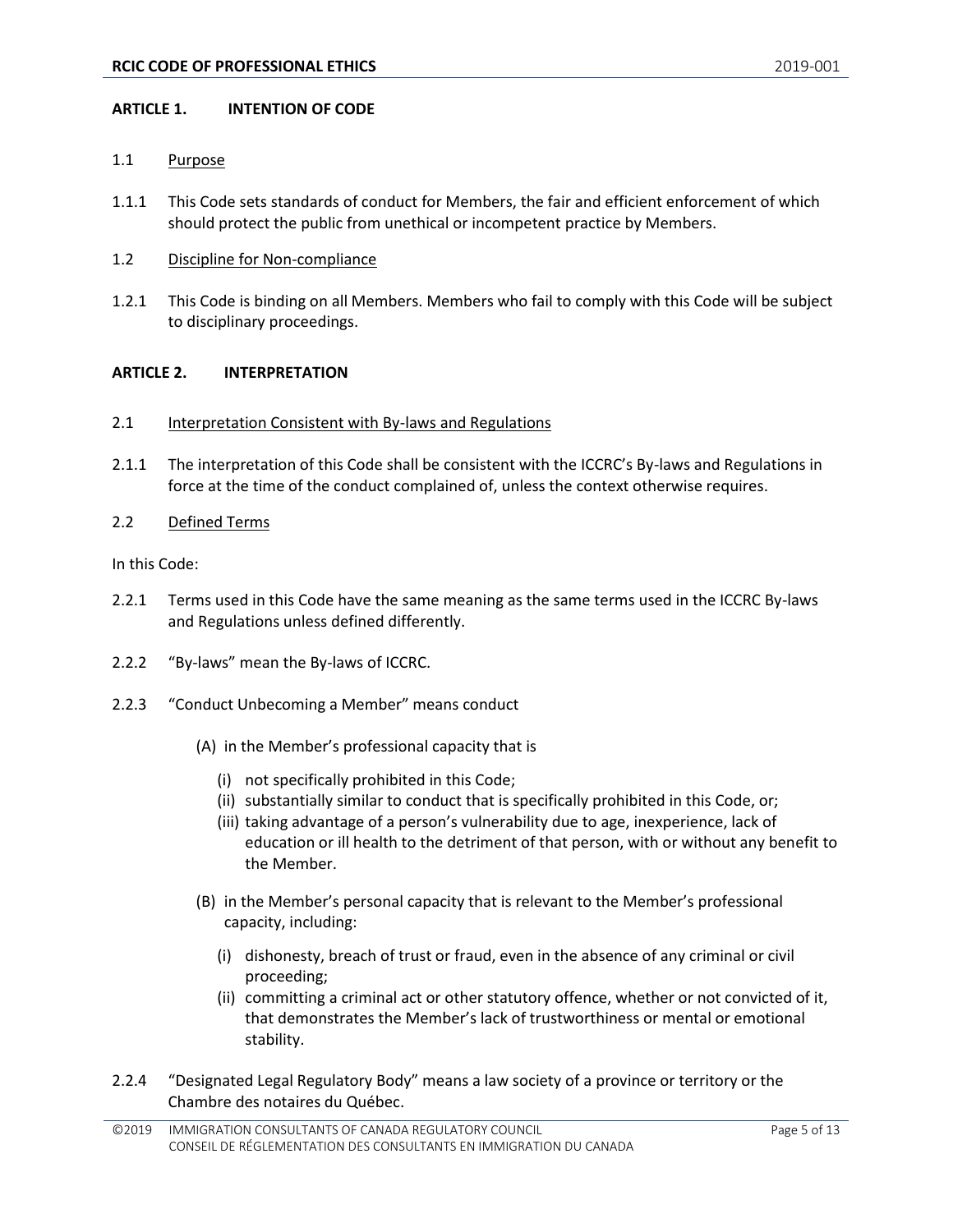- 2.2.5 "IRB" means the Immigration and Refugee Board and any of its staff, branches or divisions.
- 2.2.6 "Member Under Suspension" means a Member of ICCRC whose license to practice has been suspended, but not revoked.
- 2.2.7 "Officer" means any person or class of person designated as Officers by the Minister to carry out any purpose or any provision of the IRPA or the Citizenship Act.
- 2.2.8 "Practice" means professional work undertaken by a Member in connection with any application or proceeding, or potential application or proceeding, under the IRPA or the Citizenship Act.
- 2.2.9 "Professional Misconduct" means conduct in the Member's practice that is inconsistent with this Code, including:
	- (i) breaching or attempting to breach any requirement of the IRPA or the Citizenship Act;
	- (ii) recklessly or wilfully attempting to mislead any employee or agent of ICCRC investigating a complaint against the Member or any other person, or knowingly withholding any relevant information or document in such an investigation;
	- (iii) knowingly assisting or inducing an Employee or Agent of a Member to engage in conduct prohibited by clause 2.2.9 (i) or (ii);
	- (iv) misappropriating or otherwise dealing dishonestly with money or property in connection with a Member's practice;
	- (v) offering, promising, stating or implying that the Member will influence any government agency or official to make a positive decision in any immigration matter;
	- (vi) offering, promising, stating or implying that using or continuing to use the services of the Member will result in a favourable exercise of discretion by IRCC;
	- (vii) clauses 2.2.9 (vi) and (vii) do not prevent a Member from promoting or advertising an ability to advocate on behalf of his or her client, to try to influence a positive decision or exercise of discretion;
	- (viii) engaging in any non-educational, remunerative activity in furtherance of the Member's practice while having the status of Member Under Suspension. For greater certainty, the Member may take professional development courses during the suspension period.

# <span id="page-5-0"></span>**ARTICLE 3. DUTY OF GOOD FAITH**

#### <span id="page-5-1"></span>3.1 Duty of Good Faith

3.1.1 Every Member shall discharge, in good faith, all responsibilities to Clients, government agencies, the IRB, colleagues, and any others affected in the course of the Member's practice.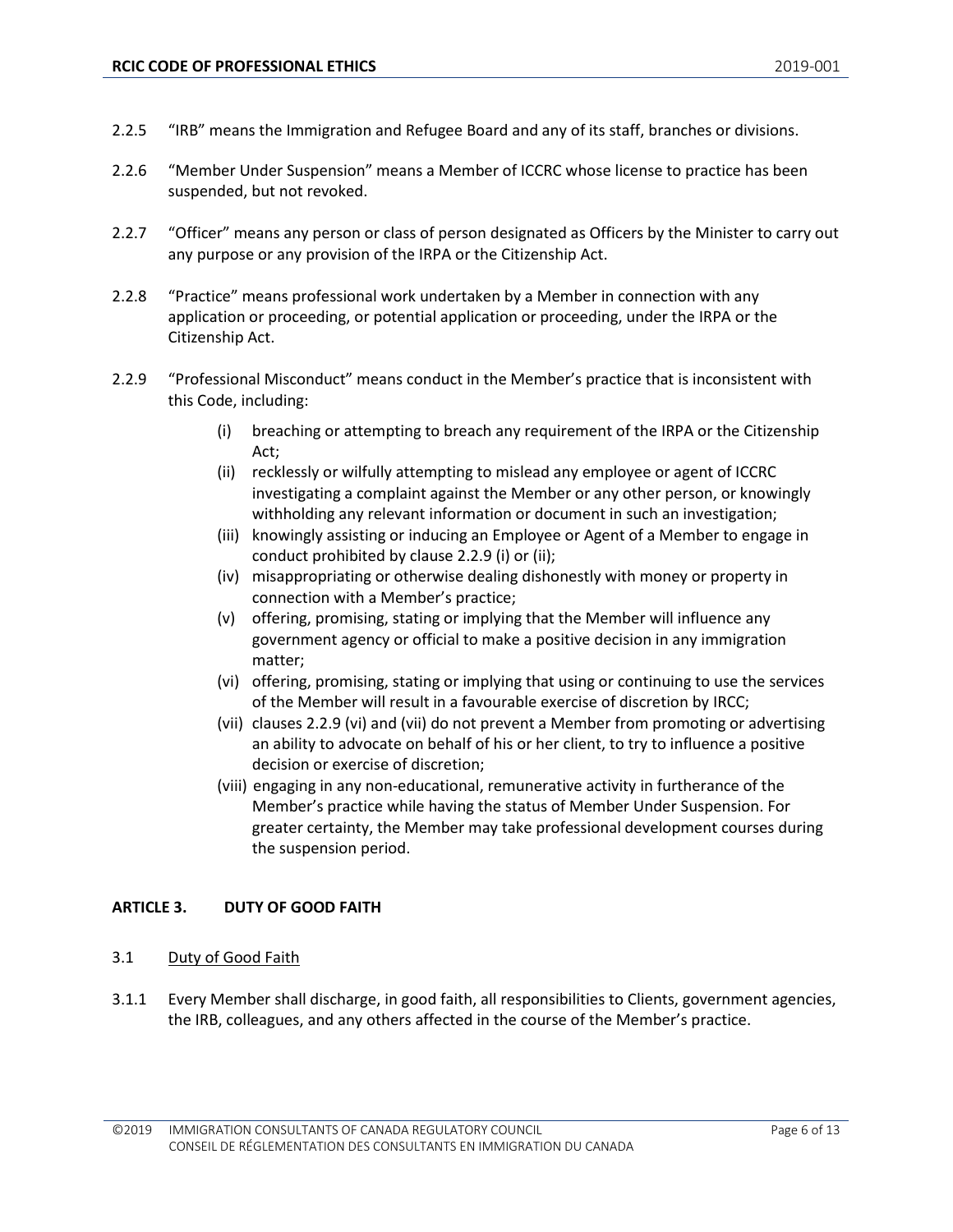# <span id="page-6-0"></span>**ARTICLE 4. DUTY TO THE ICCRC AND ITS MEMBERS**

#### <span id="page-6-1"></span>4.1 Compliance and Reporting Obligation

4.1.1 Under section 27.1 of the By-law, a Member shall be familiar with, comply with and report breaches of the By-laws, Regulations, or *RCIC Code of Professional Ethics*, and the rules and standards established or adopted by the Board from time to time. Wherever possible and appropriate, the Member shall first request an explanation or more information from the individual whose conduct, status or capacity is in question, if that will help the Member decide whether there is any obligation to report.

#### <span id="page-6-2"></span>4.2 Prohibition Against False or Misleading Public Statements

- 4.2.1 A Member shall not make a public statement about another RCIC in his/her capacity as a Member, about the ICCRC itself, or about any employee or other person retained by the ICCRC, that is false or misleading in the general impression it gives. If the Member makes such a public statement and attempts to conceal the Member's identity that increases the seriousness of the offence.
- <span id="page-6-3"></span>4.3 Duty of Civility
- 4.3.1 A Member shall be courteous and civil in all professional dealings with the courts, the IRB, government Officers or officials, clients, Members, Agents and the ICCRC itself.

#### <span id="page-6-4"></span>**ARTICLE 5. DUTY OF COMPETENCE**

#### <span id="page-6-5"></span>5.1 Duty of Continuing Competence

5.1.1 A Member shall at all times continue to be competent to perform any services the Member undertakes for a Client in the Member's practice, and shall not undertake any task or service that the Member is not fully competent by knowledge and experience to handle. A Member shall perform all services on behalf a Client competently.

#### <span id="page-6-6"></span>5.2 Nature of Competence

- 5.2.1 To be competent includes:
	- (i) understanding, and being able to interpret and apply, the statutes, regulations, relevant judicial decisions and interpretations of the federal and provincial laws, policies and administrative practices applicable at the time to the matter undertaken on behalf of a Client;
	- (ii) to present oral and written arguments on behalf of the client; and
	- (iii) to be familiar with the regulatory requirements of the ICCRC.

#### <span id="page-6-7"></span>5.3 Obligation if Not Competent

5.3.1 A Member who lacks the knowledge and experience to complete a task or service in compliance with Articles 5.1 and 5.2 shall either decline to act or obtain the Client's consent to retain,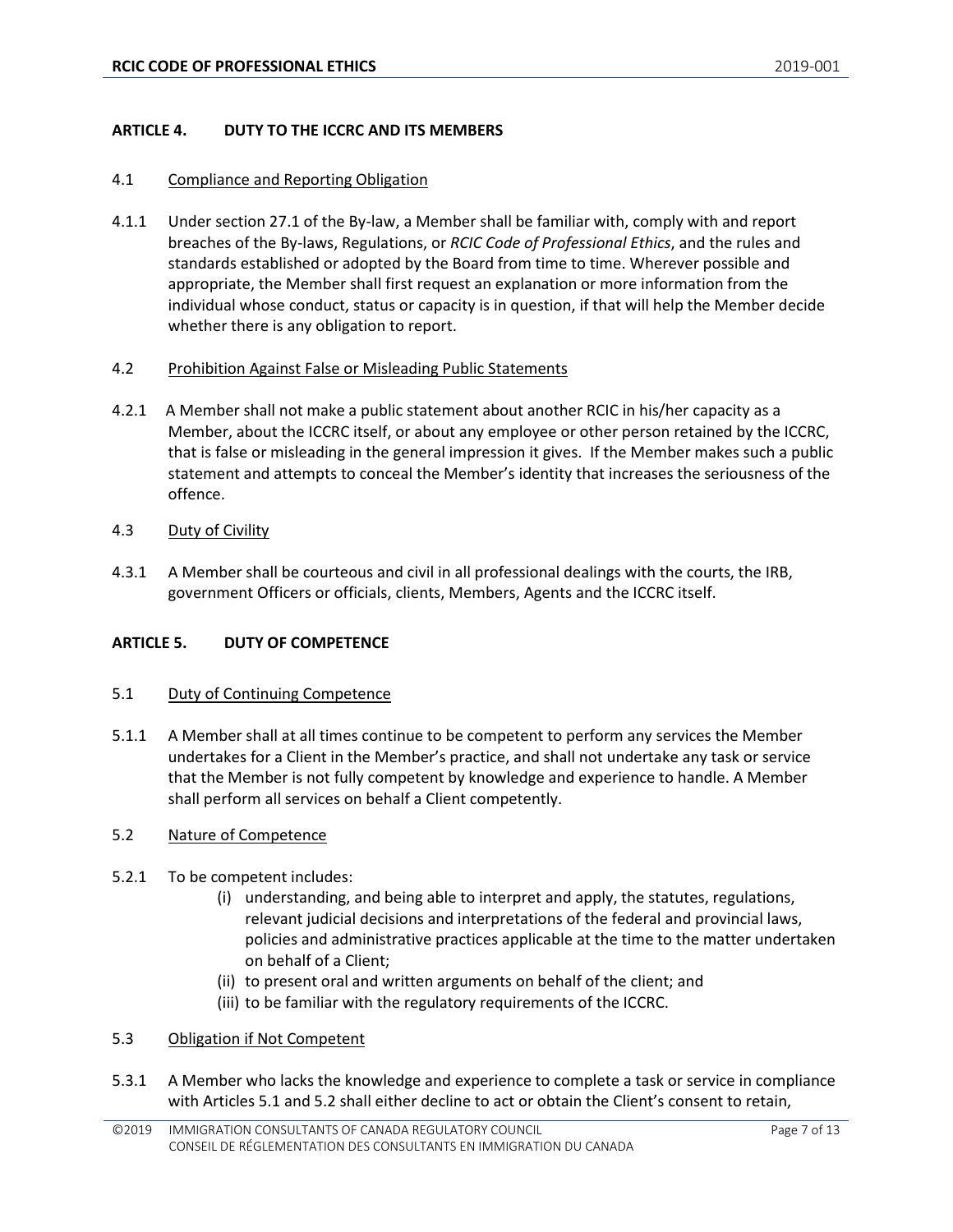consult or work with another person who is competent and licensed to perform that task or service.

#### <span id="page-7-0"></span>**ARTICLE 6. QUALITY OF SERVICE**

- <span id="page-7-1"></span>6.1 Maintenance of Quality Service
- 6.1.1 A Member must, at all times, use best efforts to:
	- (i) meet all applicable deadlines;
	- (ii) conduct Client affairs in an efficient, cost-effective manner;
	- (iii) communicate with the Client at all necessary stages of a matter in a timely and effective way;
	- (iv) engage an interpreter or other help when necessary for competent service; and
	- (v) pursue the appropriate professional development training to maintain and enhance knowledge and skills.

#### <span id="page-7-2"></span>6.2 Delivery of Client Documents

- 6.2.1 If a Member needs to deliver Client documents to IRCC or any other government or government agent, the Member shall make best efforts to ensure that:
	- (i) the documents to be delivered are completed properly and signed, if required;
	- (ii) the package of documents is complete; and
	- (iii) the documents are delivered to the right addressee, in the right place, and before any applicable deadline.

#### <span id="page-7-3"></span>6.3 Responsibility for Agents and Staff

6.3.1 A Member is responsible for the acts or omissions of the Member's Agents and Employees carried out in the course of their duties, and shall ensure that all Agents and Employees conduct themselves in accordance with this Code and all relevant Regulations of the ICCRC.

#### <span id="page-7-4"></span>**ARTICLE 7. ADVISING CLIENTS**

- <span id="page-7-5"></span>7.1 Honesty and Candour Required
- 7.1.1 A Member must be honest and candid when advising Clients.
- <span id="page-7-6"></span>7.2 Response to Illegality
- 7.2.1 When a Member is employed or retained and asked to do anything the Member knows or ought to know is dishonest, fraudulent or otherwise illegal, the Member shall:
	- (i) advise the person from whom the Member takes instructions that the proposed conduct would be dishonest, fraudulent or illegal, and should be stopped; and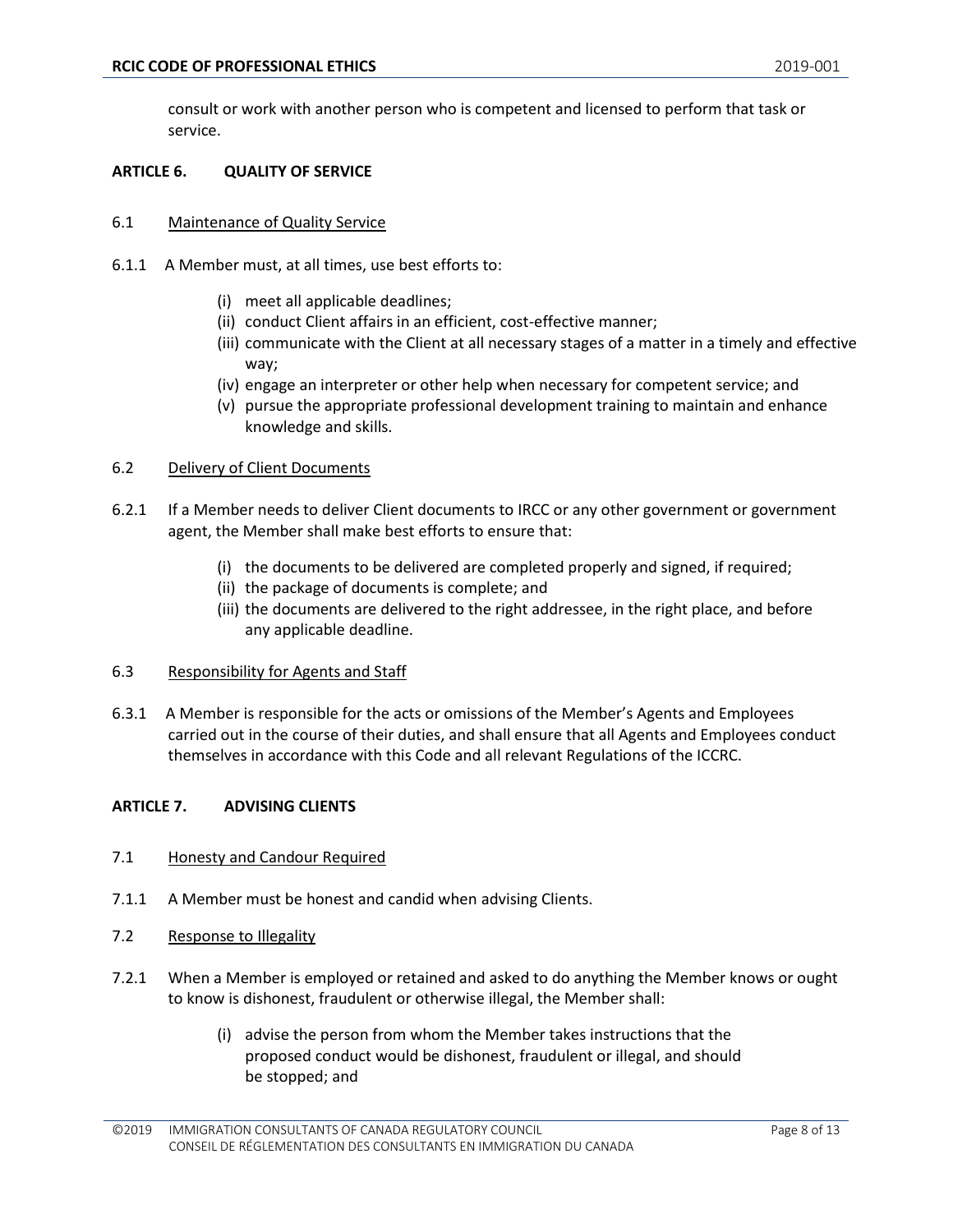(ii) if, despite the advice, the person still intends to pursue the proposed course of conduct, withdraw from acting in the matter, in accordance with Article 11.

# <span id="page-8-0"></span>**ARTICLE 8. DUTY TO MAINTAIN CONFIDENTIALITY**

#### <span id="page-8-1"></span>8.1 Maintenance of Confidentiality

- 8.1.1 A Member shall hold in strict confidence, at all times, all information concerning the personal and business affairs of a Client, and shall not disclose such information unless:
	- (A) the disclosure is:
		- (i) expressly or impliedly authorized by the Client;
		- (ii) required by a Canadian court; or
		- (iii) required by a statute or regulation of Canada; or
	- (B) the Member has a bona fide belief that the disclosure is required by a provincial law.
- <span id="page-8-2"></span>8.2 Confidentiality Survives Retainer
- 8.2.1 A Member shall preserve the confidentiality of the Client's information indefinitely, even after the Member has finished acting for the Client.
- <span id="page-8-3"></span>8.3 Protection of Confidential Information
- 8.3.1 A Member shall take all reasonable steps to ensure the privacy and safekeeping of a Client's confidential information. The Member shall keep the Client's papers and other property out of sight, as well as out of reach, of those not entitled to see them.
- <span id="page-8-4"></span>8.4 Disclosure Prohibited
- 8.4.1 A Member shall not disclose the fact of having been consulted or retained by a person unless the nature of the matter requires such disclosure or is authorized by the Client.
- <span id="page-8-5"></span>8.5 Exception for Defence of Allegations
- 8.5.1 The Member may disclose confidential information, to the extent necessary, to defend allegations made against a Member in a court or administrative tribunal (including any disciplinary proceeding of the ICCRC), if it is alleged that the Member or the Member's Agents or Employees have:
	- (i) committed an offence involving a Client's affairs;
	- (ii) incurred civil liability in a matter involving a Client's affairs; or
	- (iii) engaged in conduct that is contrary to the Code.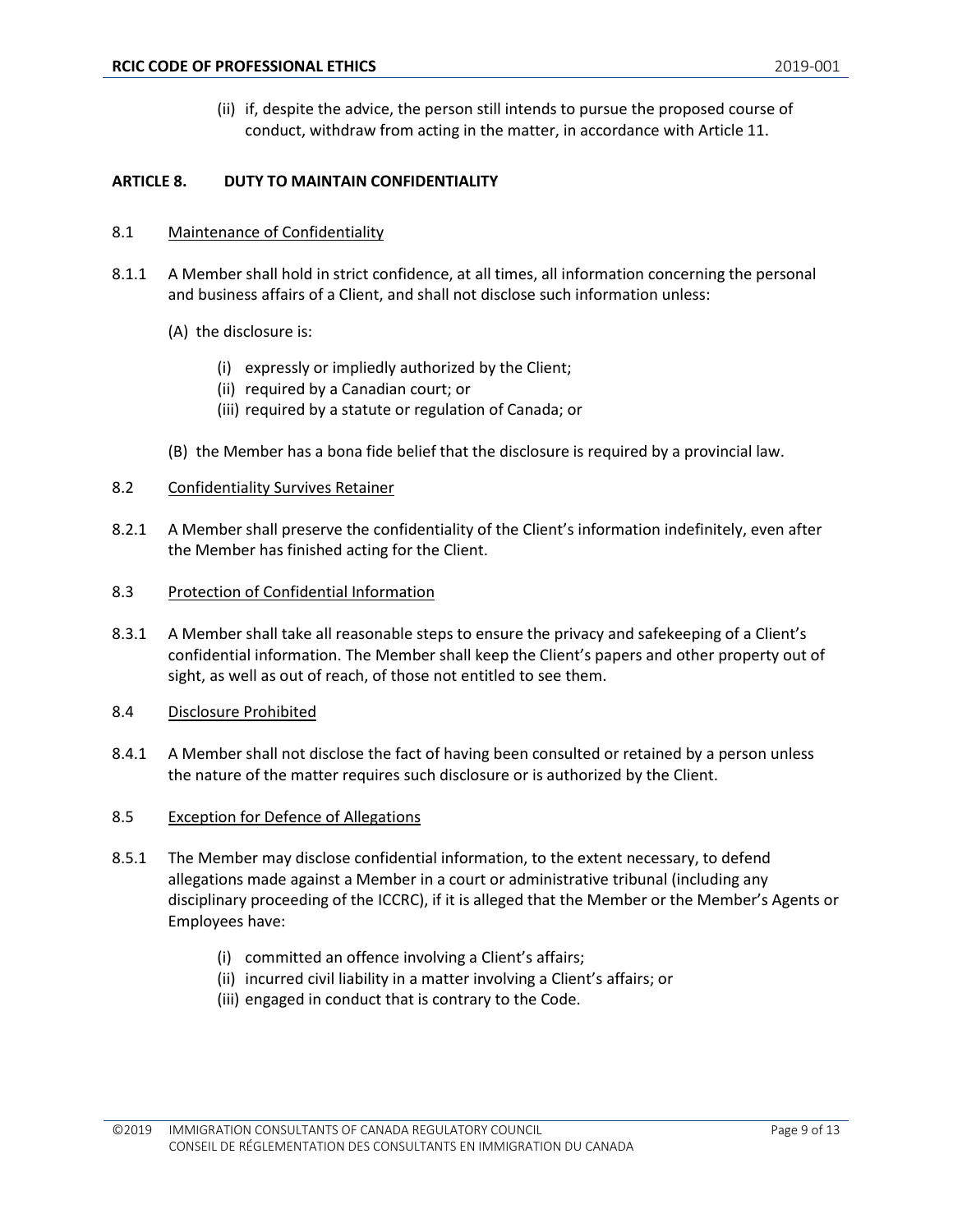#### <span id="page-9-0"></span>8.6 Exception for Collections

8.6.1 A Member may disclose confidential information in a court of law to establish or collect professional fees or disbursements.

#### <span id="page-9-1"></span>**ARTICLE 9. CONFLICTS OF INTEREST**

#### <span id="page-9-2"></span>9.1 Prohibition Where Conflict

9.1.1 A Member shall not advise or represent parties with potentially or actually conflicting interests in an immigration matter unless, after adequate disclosure to each party, all parties consent in writing.

#### <span id="page-9-3"></span>**ARTICLE 10. THE MEMBER AS ADVOCATE**

- <span id="page-9-4"></span>10.1 Advocacy Duties
- 10.1.1 When acting as the Client's advocate before government officials or the IRB, the Member should present the Client's case firmly and persuasively and within the limits of the law, while treating the IRB members, the Minister, Officers and other parties with courtesy and respect.

#### <span id="page-9-5"></span>**ARTICLE 11. WITHDRAWAL FROM REPRESENTATION**

#### <span id="page-9-6"></span>11.1 When Withdrawal Required

- 11.1.1 A Member shall withdraw as the Client's representative, if:
	- (i) discharged by the Client;
	- (ii) instructed by the Client to do something illegal or in contravention of this Code;
	- (iii) the Member's continued involvement will place the Member in a conflict of interest; or
	- (iv) the Member is not competent to handle the matter.

#### <span id="page-9-7"></span>11.2 When Withdrawal Optional

- 11.2.1 A Member may, but is not required to, withdraw as the Client's representative if there has been a serious loss of confidence between the Member and Client, including if:
	- (i) the Client has deceived the Member;
	- (ii) the Client has failed to give adequate instructions to the Member; or
	- (iii) the Client has failed to accept and act upon the Member's advice on a significant point.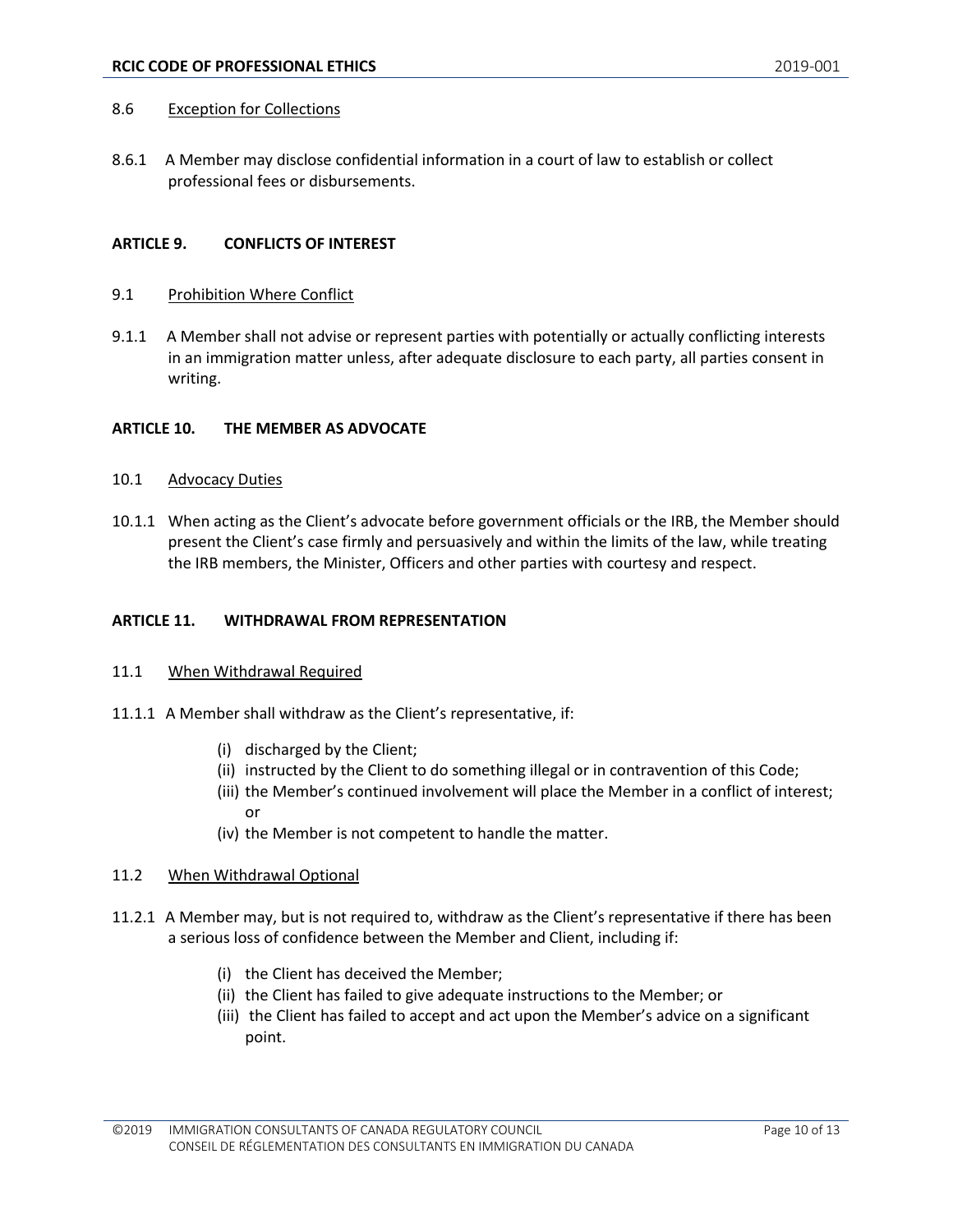#### <span id="page-10-0"></span>11.3 Withdrawal on Other Basis

- 11.3.1 In situations not covered by Articles 11.1 and 11.2, a Member may withdraw as the Client's representative only if the withdrawal:
	- (i) will not prejudice the Client's interests; and
	- (ii) is not done for an improper purpose.

# <span id="page-10-1"></span>11.4 Withdrawal on Failure to Pay

- 11.4.1 Where, after reasonable notice, the Client fails to pay the Member's fees or disbursements as agreed, a Member may withdraw as the Client's representative unless serious prejudice to the Client would result.
- <span id="page-10-2"></span>11.5 Member Action Required on Withdrawal
- 11.5.1 Upon discharge or withdrawal, a Member shall:
	- (i) deliver to the Client all documents, files and property that belong to the Client;
	- (ii) give the Client all the information that may be required in connection with the matter;
	- (iii) account for all funds of the Client held or previously dealt with, and refund any funds not earned during the retainer;
	- (iv) promptly render an account for any outstanding fees and disbursements;
	- (v) co-operate with the successor so as to minimize expense and avoid prejudice to the Client; and
	- (vi) make best efforts to notify in writing, within 10 days, any government agency where the Member's name appears as representative for the Client.

# <span id="page-10-3"></span>**ARTICLE 12. ADVERTISING AND PROMOTION OF SERVICES**

#### <span id="page-10-4"></span>12.1 Mandatory Identification

12.1.1 In any advertising or other promotion on behalf of a Member, or of a Firm in which a Member has any interest, the Member shall ensure that the Member's name as registered with ICCRC is prominently displayed at or near the beginning of the advertising or promotion. This mandatory identification applies regardless of whether the medium used is print, radio, television or the internet, and for greater certainty, includes business cards, web sites and social media.

#### <span id="page-10-5"></span>12.2 Endorsements and Testimonials

- 12.2.1 A Member may use endorsements and testimonials in the Member's advertising and promotion provided that any such endorsement or testimonial:
	- (i) has actually been given by a Client or former Client;
	- (ii) is true and accurate; and
	- (iii) has been reviewed and approved in writing for public use by the Client or former Client.

<sup>©2019</sup> IMMIGRATION CONSULTANTS OF CANADA REGULATORY COUNCIL CONSEIL DE RÉGLEMENTATION DES CONSULTANTS EN IMMIGRATION DU CANADA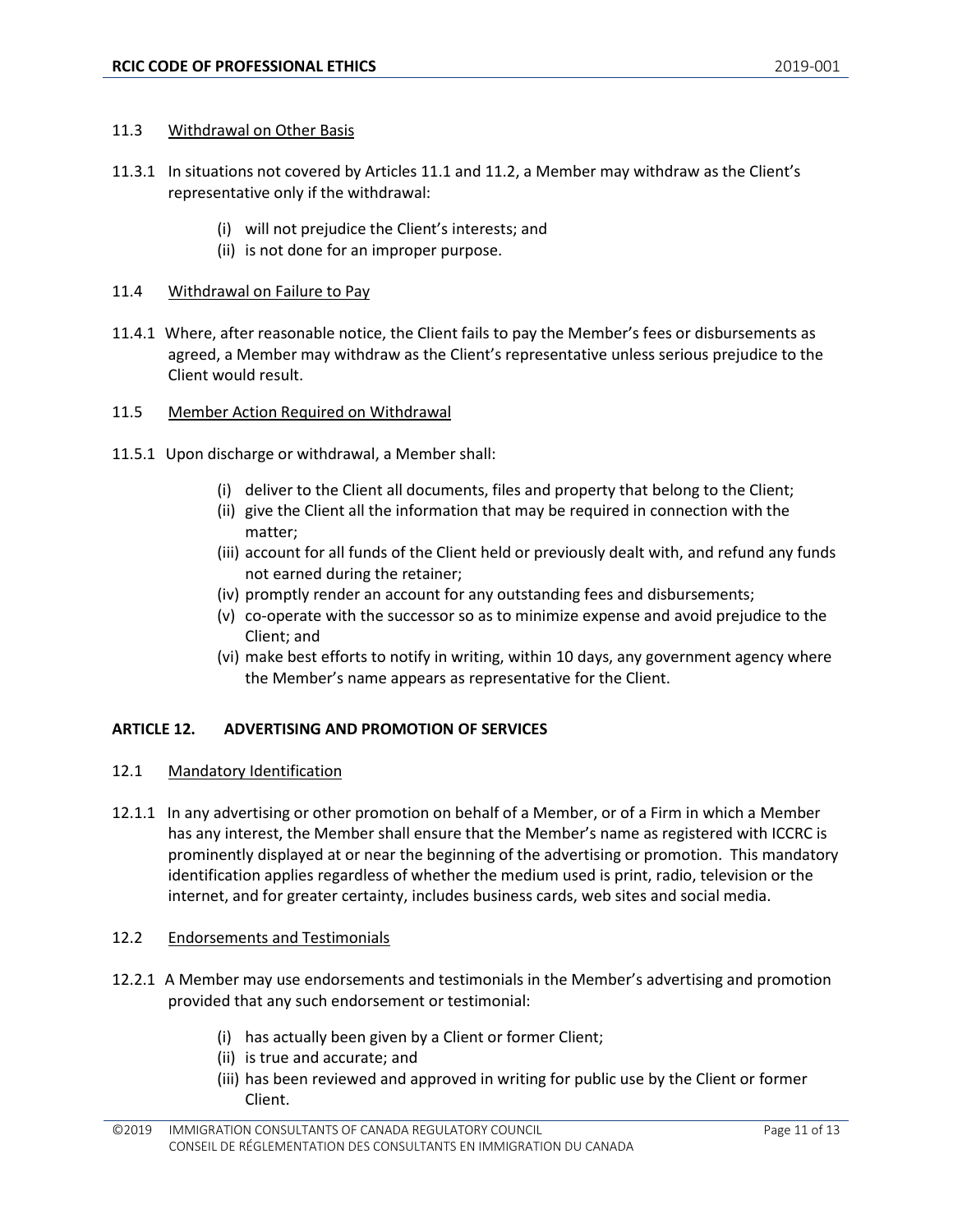#### <span id="page-11-0"></span>12.3 Use of the ICCRC's Designation and Logo

12.3.1 A Member shall use the ICCRC's designation and the ICCRC's logo only as may be permitted by an ICCRC policy or Regulation, and only in compliance with Clause 12.1.

#### <span id="page-11-1"></span>**ARTICLE 13. ERRORS AND OMISSIONS**

#### <span id="page-11-2"></span>13.1 Errors and Omissions Insurance Required

- 13.1.1 Every Member shall maintain errors and omissions insurance of no less than the minimum amount required by the ICCRC from time to time.
- <span id="page-11-3"></span>13.2 Required Action upon Discovery of Something that May be Damaging to a Client
- 13.2.1 If a Member discovers that he or she has done something, or failed to do something, that is or may be damaging to a Client and that cannot be corrected readily, the Member shall:
	- (i) promptly and fully inform the Client of what was done or not done, without admitting or characterizing this as an error or omission;
	- (ii) promptly recommend that the Client obtain a lawyer's advice concerning any rights the Client may have arising from the Member's action or inaction;
	- (iii) promptly and fully inform his or her errors and omissions insurance provider;
	- (iv) promptly and fully inform the ICCRC that the errors and omissions insurance provider has been informed; and
	- (v) decide, in accordance with Article 11, whether the Member should continue to represent for the Client.

#### <span id="page-11-4"></span>**ARTICLE 14. RESPONSIBILITY TO ICCRC AND OTHERS**

- <span id="page-11-5"></span>14.1 Maintenance of Contact Information
- 14.1.1 A Member shall immediately notify the ICCRC and Clients of any changes in contact information, including business address, telephone, fax (if available) and email address.
- <span id="page-11-6"></span>14.2 Obligation to Respond to the ICCRC
- 14.2.1 A Member shall reply promptly to any communication from the ICCRC.
- <span id="page-11-7"></span>14.3 Restriction on Communicating with Complainant
- 14.3.1 A Member shall not communicate directly or indirectly with a person who has made a complaint to the ICCRC about that Member, or with the superior of such a person, without the prior written consent of the ICCRC, and then only in compliance with the terms of such consent.